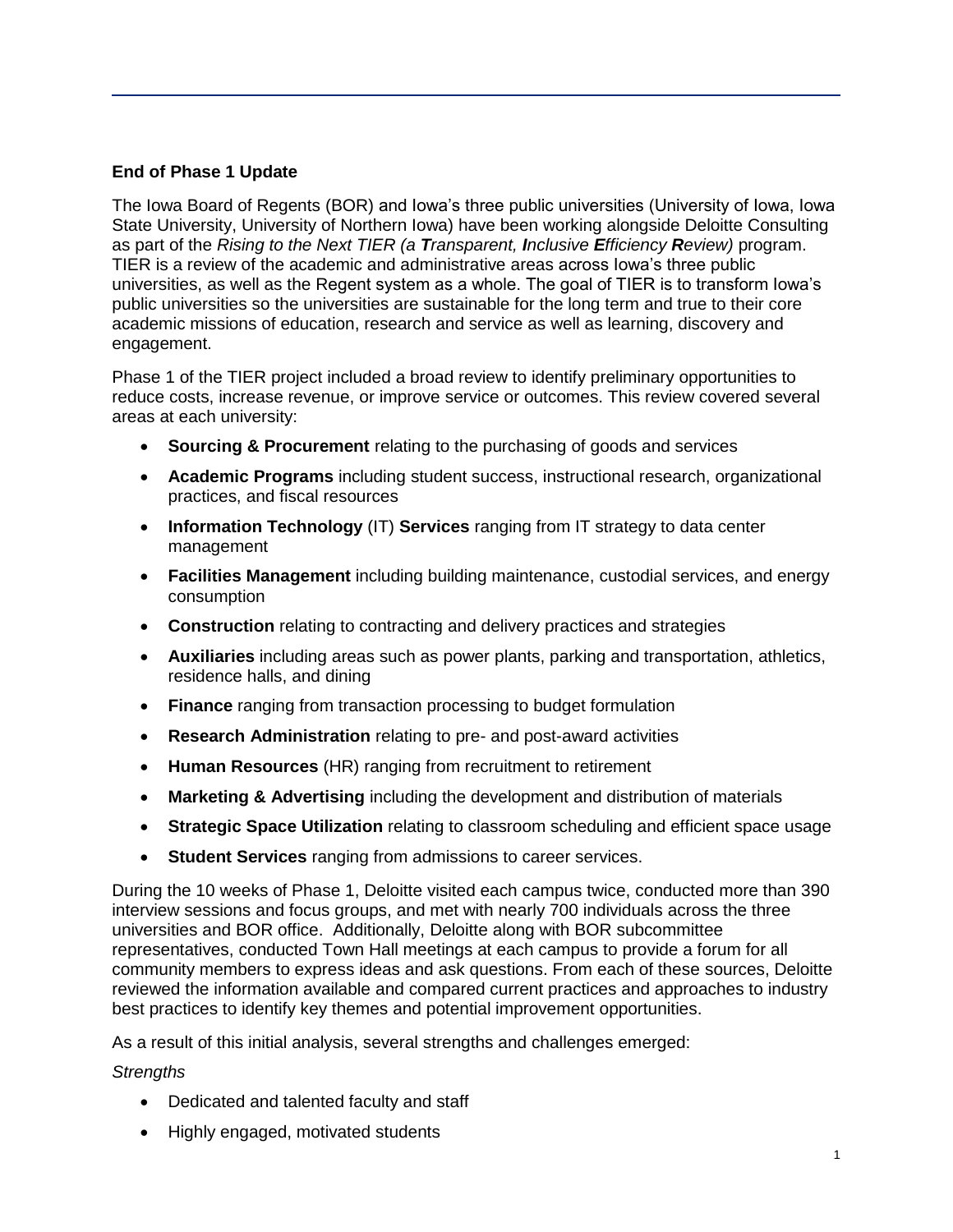- Clear focus on the mission of each institution
- Strong desire to use resources effectively
- Keen interest in continuous improvement

*Challenges*

- Limited cross-university collaboration
- Many siloes within and across universities leading to overlapping and duplication of roles, services, and programs
- High degree of complexity across functions, resulting in inefficient processes that cause time delays and frustration
- Difficulty accessing and using data to drive decision-making

Below is a summary of themes that emerged during Phase 1 within each of the analyzed functional areas.

- *Sourcing and Procurement*: The purchasing organizations within each university have been proactive in identifying savings opportunities relating to the procurement of goods and services. Relative to benchmarks, however, there appears to be opportunities to realize additional savings and sustain these savings through further investment in the procurement function (e.g., personnel and technology).
- *Academic Programs:* The three universities demonstrated a strong commitment to student success and are clearly a great asset to the state. Moving forward, there appear to be several opportunities to build on the academic strengths, including decreasing the time it takes for students to complete degrees, increasing collaboration, increasing access of non-traditional students to university offerings through Distance Education, using institutional research data to facilitate empirically based decision-making, and furthering enrollment management principles.
- *Information Technology Services:* IT practices generally follow industry standards and there are multiple examples of collaboration between the three universities. There appear to be opportunities, however, for a greater focus on IT strategic planning, enterprise architecture, sharing of technology infrastructure and usage of technological innovation.
- *Facilities and Auxiliaries:* A broad range of complex services are effectively provided to faculty, staff, and students by Facilities and the various university auxiliary units. Additional progress, however, can be made relating to energy management, contracting approaches, and facilities management practices.
- *Finance:* Many of the processes discussed with Finance staff appear to be in line with industry practices. Several staff and faculty, however, reported feeling overwhelmed by the number of finance areas they need to be proficient in, which indicates there may be an opportunity to simplify how finance processes are performed. Additionally, there may be an opportunity to review financial compliance and audit processes to balance compliance and effectiveness considerations.
- *Research Administration:* Services provided by Sponsored Programs and Sponsored Accounting are generally well received across campuses. There is a need for a more consistent approach, however, to provide support for proposal development and postaward management at the local level. Additionally, there may be opportunities to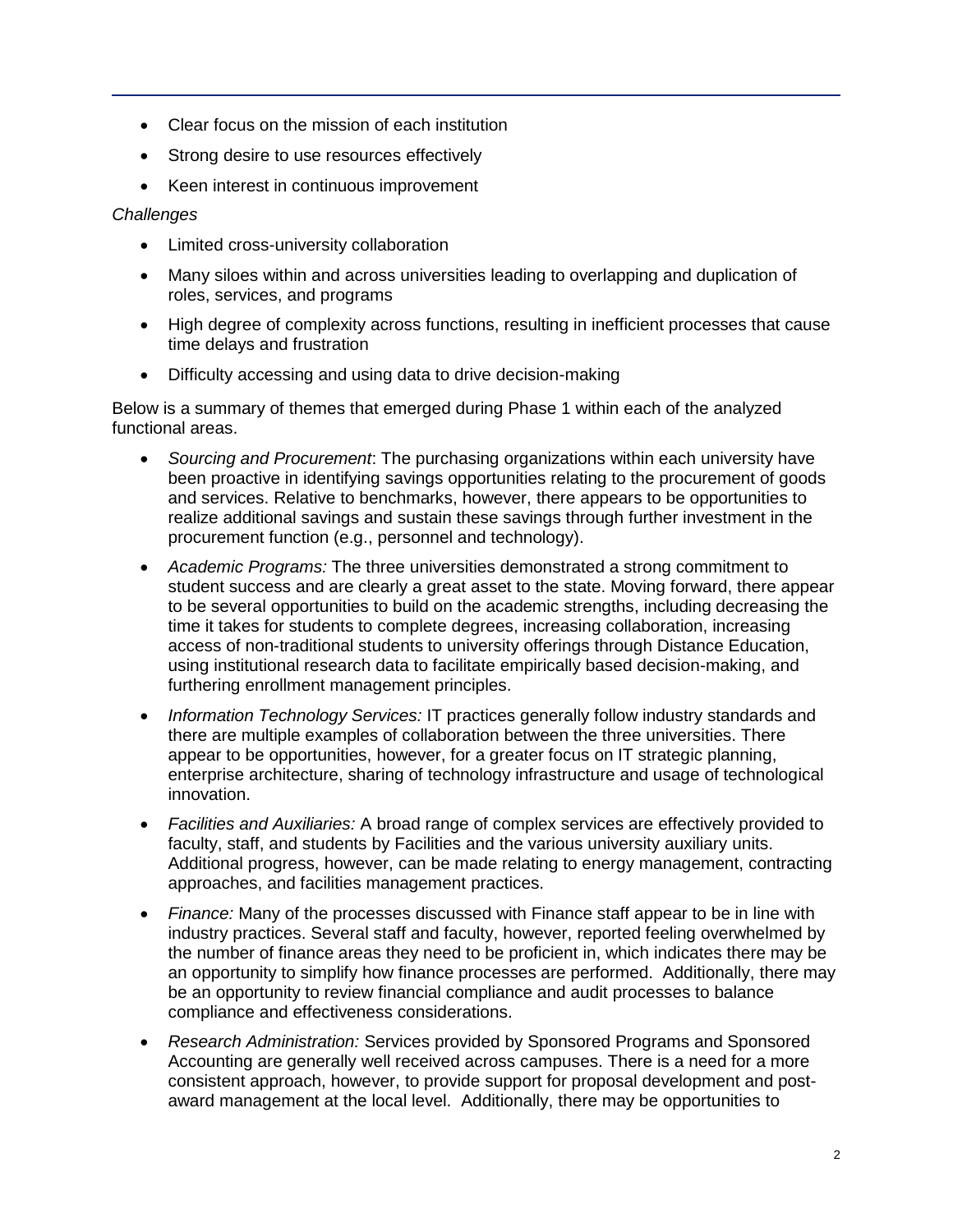increase collaboration and support relating to technology transfer and economic development.

- *Human Resources*: In general, there has been a strong sense of collaboration between HR and university departments and functions. Additionally, there are many examples of the use of automation and employee self-service for routine transactions. Moving forward, there appear to be opportunities to optimize HR transactional processes (e.g., personnel action forms, I-9 processing) to improve quality and speed of service and to clarify roles and responsibilities of central HR and supporting staff.
- *Marketing & Advertising*: University departments and functions that conduct marketing and advertising generally are aware of brand guidelines and have started to transition from print to online distribution approaches. Going forward, there appear to be opportunities to further adhere to brand standards and collaborate within each university to better use available tools and resources.
- *Strategic Space Utilization*: The universities have taken steps to monitor classroom utilization and some progress has made in benchmarking classroom resource usage; however, more work can be done to analyze building usage and to schedule classes more efficiently to improve classroom usage rates.
- *Student Services*: There is a strong commitment to student success with a focus on retention and graduation rates. Going forward, there may be an opportunity to further coordinate student services within each university to provide a clearer view of services to students and to automate manual processes.

In the final week of Phase 1, Deloitte worked with members of the Board of Regents subcommittee to discuss observations and key themes, and to select areas of focus for Phase 2. During this next phase, Deloitte will conduct a more detailed analysis of the selected opportunities. This will include developing a business case of the costs, benefits, and estimated implementation timeframe for each opportunity to further gauge the potential to increase efficiency and effectiveness. These opportunities will then be sequenced across a timeline to show the all of the opportunities across a multi-month or, in some cases, multi-year, implementation horizon.

The areas that Deloitte will focus on during Phase 2 include:

- **Sourcing & Procurement** to analyze further improvements to purchasing practices
- **Academic Programs** to strengthen academic programs to achieve maximum competitiveness, to broaden non-traditional student access through Distance Education, and to better support institutional research practices and capabilities
- **Information Technology Services** to examine ways to optimize how IT services are provided
- **Facilities** to explore ways to more effectively use university infrastructure and reduce utility consumption
- **Finance** to determine ways to simplify the delivery of finance services
- **Human Resources** to optimizing how HR services are provided
- **Strategic Space Utilization** to improve building usage rates
- **Student Services** to evaluate if a common application portal across the three universities would benefit students and the universities